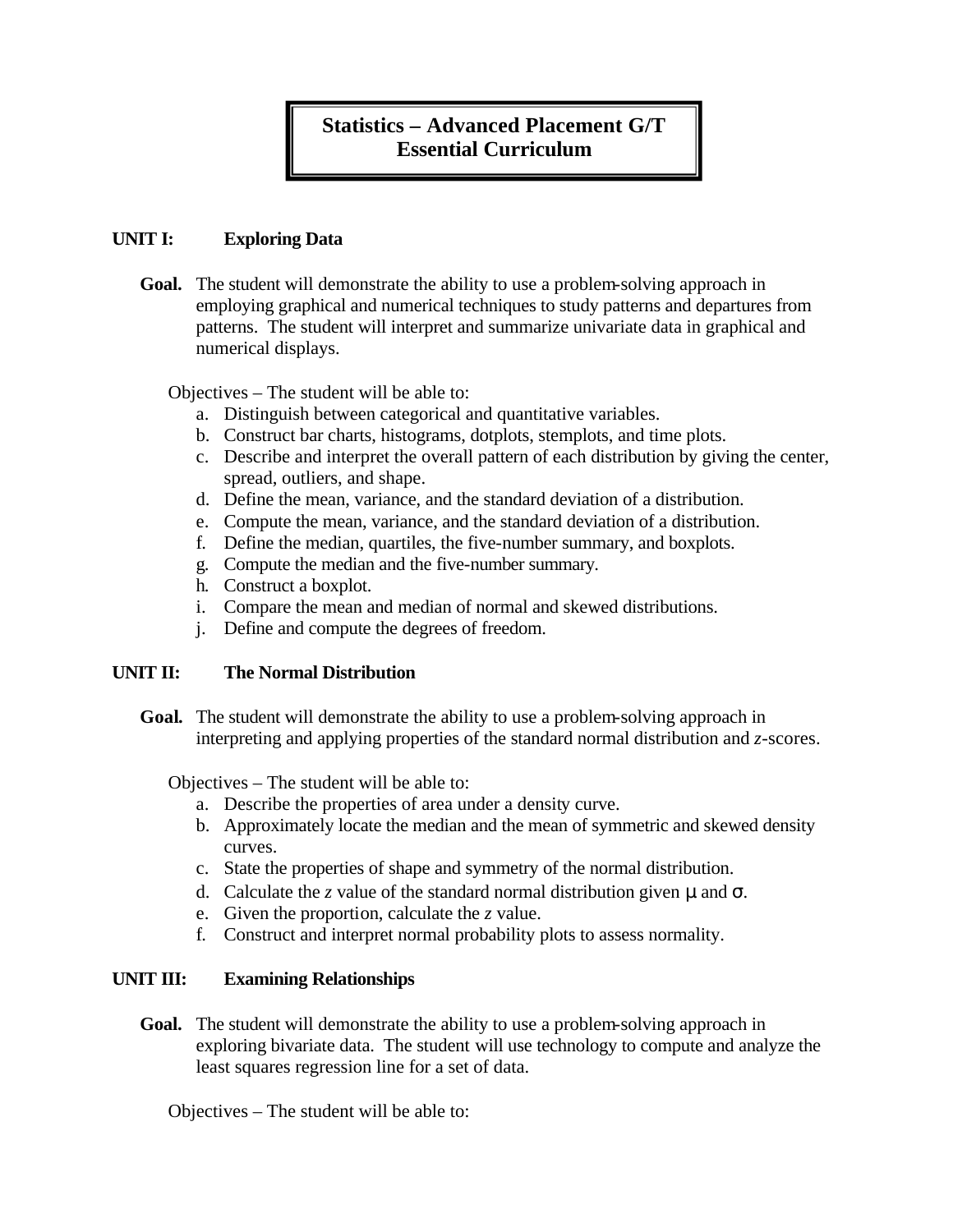- a. Construct a scatterplot to display the relation between two quantitative variables, including adding a categorical variable.
- b. Interpret the direction, form, and strength of the association between variables.
- c. Define and interpret the correlation coefficient *r*.
- d. State the properties of the correlation coefficient in a linear relationship.
- e. Define and use appropriate notation for a regression line and the least-squares regression line.
- f. Calculate the least-squares regression line, using a calculator, and interpret the slope and intercept.
- g. Find the slope and the intercept of the least-squares regression line from the means and standard deviations of *x* and *y* and their correlation.
- h. Appropriately use the regression line to predict *y* for a given *x*.
- i. Use  $r^2$  (the coefficient of determination) to describe how much of the variation in one variable can be accounted for by a straight-line relationship with another variable.
- j. Calculate and plot residuals to identify patterns of fit.

#### **UNIT IV: Two-Variable Data**

**Goal.** The student will demonstrate the ability to use a problem-solving approach in exploring non-linear models and categorical data.

Objectives – The student will be able to:

- a. Recognize exponential growth or decay and power functions.
- b. Perform a logarithmic transformation to produce a non-linear model.
- c. Calculate and plot residuals to examine the fit for non-linear models.
- d. State the limitations of correlation and regression by examining the effects of outliers or lurking variables.
- e. Understand that a strong correlation does not imply a cause-and-effect relationship.
- f. From a two-way table of counts, compute the marginal distribution in percents.
- g. Describe the relationship between two categorical variables.
- h. Use Simpson's Paradox to explain associations that are misleading because of lurking variables.

## **UNIT V: Producing Data**

Goal. The student will demonstrate the ability to use a problem-solving approach to collect data according to a well-developed plan so that valid information on a conjecture can be obtained. The student will decide upon a method of data collection and analysis, and carry out experiments and observational studies.

- a. Identify the population in a sampling situation.
- b. Use a table of random digits to select a simple random sample from a population and assign subjects to groups.
- c. Recognize bias and sources of error in sample surveys.
- d. Choose a stratified random sample from a population.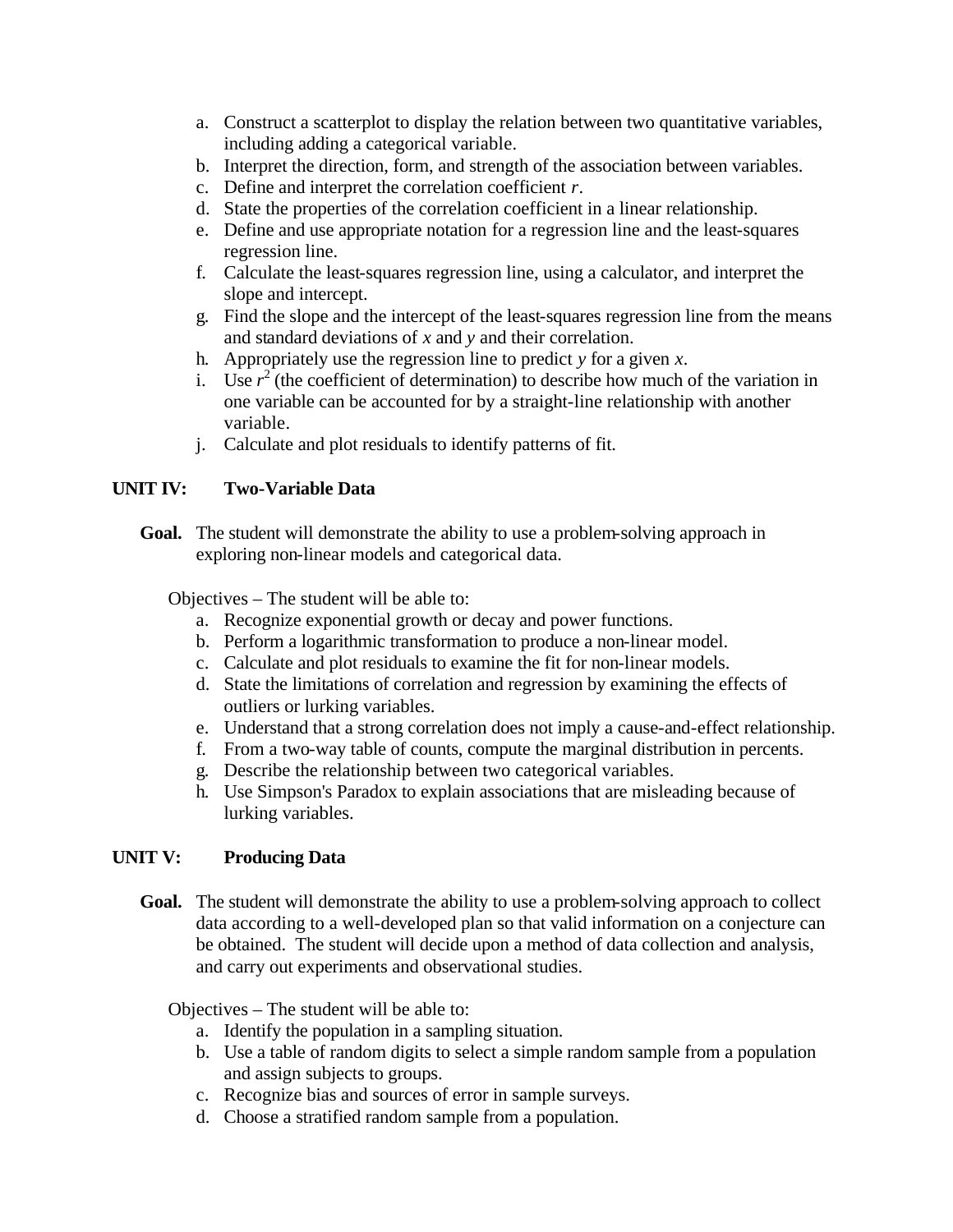- e. Recognize whether a study is an observational study or an experiment.
- f. Identify the factors, treatments, response variables, and experimental units in an experiment.
- g. Diagram the design of a completely randomized experiment.
- h. Recognize the placebo effect and when to use the double-blind technique.
- i. Explain why a randomized comparative experiment can give good evidence for cause-and-effect relationships.
- j. Construct and run a simulation using a TI-83 calculator or on a computer.

#### **UNIT VI: Probability**

**Goal.** The student will demonstrate the ability to use a problem-solving approach to apply probability and simulation to anticipate what the distribution of data should look like under a given model. The student will recognize that the probability needed for statistical inference is primarily oriented toward describing data distributions.

Objectives – The student will be able to:

- a. Recognize random phenomena.
- b. Define and compute the empirical probability of a random phenomenon.
- c. Define the sample space for a random phenomenon.
- d. List the sample space for a random phenomenon.
- e. Use the multiplication rule to determine the number of elements in a sample space.
- f. Determine the number of outcomes of an experiment both with and without replacement.
- g. Define an event.
- h. State the basic rules of probability (for example, the complement rule).
- i. Compute the theoretical probability of an event.
- j. State the definition of independent events and determine whether given events are independent.
- k. Compute probabilities of disjoint or overlapping events by applying basic rules.
- l. Compute joint probability.
- m. Define and compute conditional probability.

## **UNIT VII: Random Variables**

**Goal.** The student will demonstrate the ability to use a problem-solving approach to interpret and analyze probability distributions and apply their properties to continuous random variables.

- a. Identify and distinguish between discrete and continuous random variables.
- b. Use a given probability distribution.
- c. Derive a probability distribution for simple discrete random variables.
- d. Interpret a probability histogram.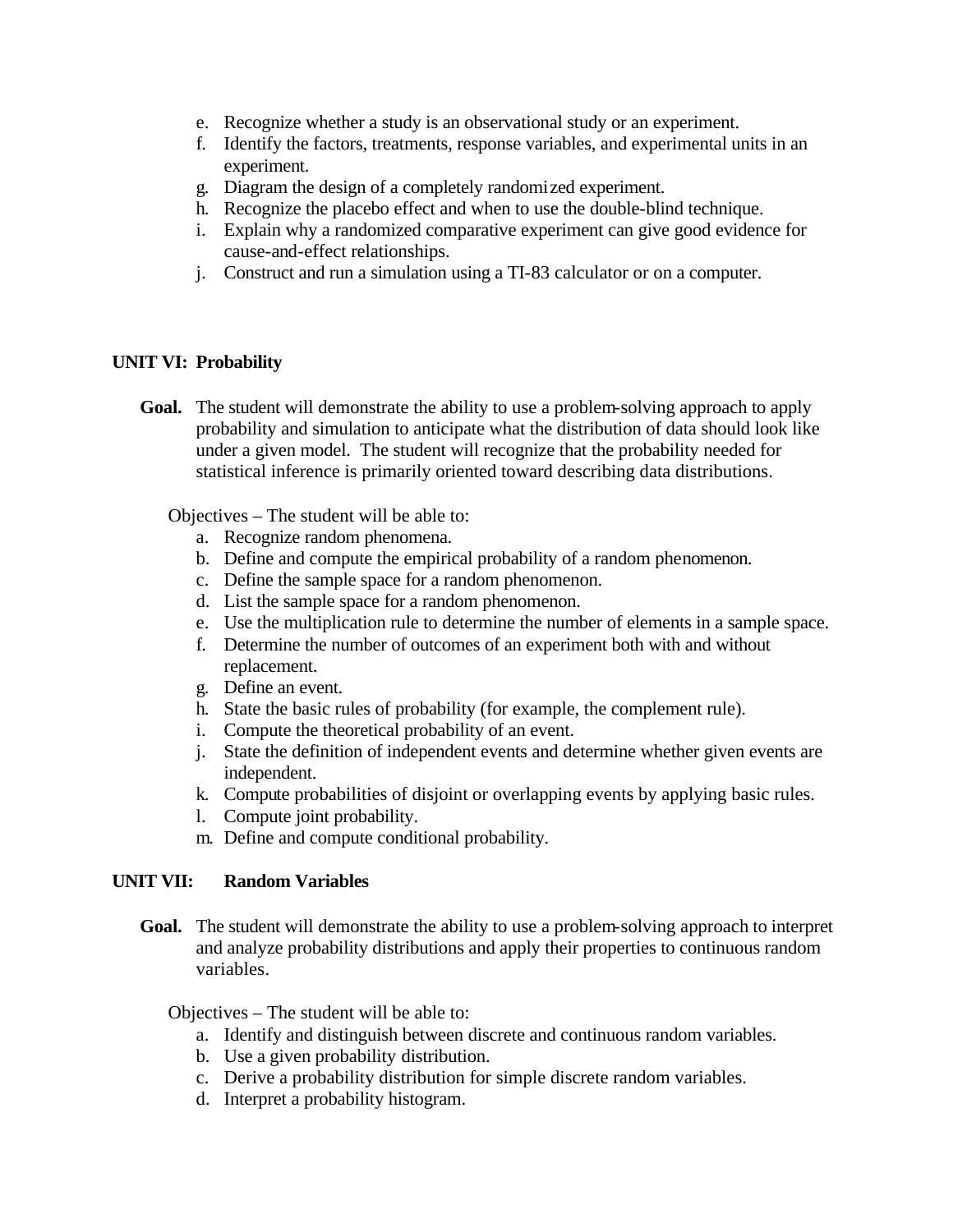- e. Interpret the probability of a continuous random variable as the area under a density curve.
- f. Recognize the normal distribution as a probability distribution.
- g. Compute the mean (expected value) of a discrete random variable from its probability distribution.
- h. State the law of a large numbers.
- i. Compute the mean of a linear transformation for a discrete random variable (i.e.  $m_{a+bX} = a + b \, m_x$ ).
- j. Compute the mean of a sum or difference of two discrete random variables  $(i.e.$   $m_{X+Y} = m_X + m_Y$ ).
- k. Compute the variance and standard deviation of a discrete random variable.
- l. Compute the variance and standard deviation of a linear transformation for a discrete random variable.
- m. Compute the variance and standard deviation of a sum or difference for two discrete random variables.

## **UNIT VIII: The Binomial and Geometric Distributions**

**Goal.** The student will demonstrate the ability to use a problem-solving approach to interpret and analyze binomial and geometric distributions and apply their properties.

Objectives - The student will be able to:

- a. Identify a random variable as binomial.
- b. Compute binomial probabilities using tables and using appropriate technology.
- c. Construct binomial probability distribution tables and histograms.
- d. Calculate cumulative distribution functions for binomial random variables and construct cumulative distribution tables and histograms.
- e. Calculate means and standard deviations for binomial random variables.
- f. Identify a random variable as geometric.
- g. Compute geometric probabilities using tables and using appropriate technology.
- h. Construct geometric probability distribution tables and histograms.
- i. Calculate cumulative distribution functions for geometric random variables and construct cumulative distribution tables and histograms.
- j. Calculate means for geometric random variables.

#### **UNIT IX: Sampling Distributions**

**Goal.** The student will demonstrate the ability to use a problem-solving approach in simulating sampling distributions.

- a. Identify parameters and statistics in a sample or experiment.
- b. Recognize that the value of a statistic varies in repeated random sampling.
- c. Define and interpret a sampling distribution.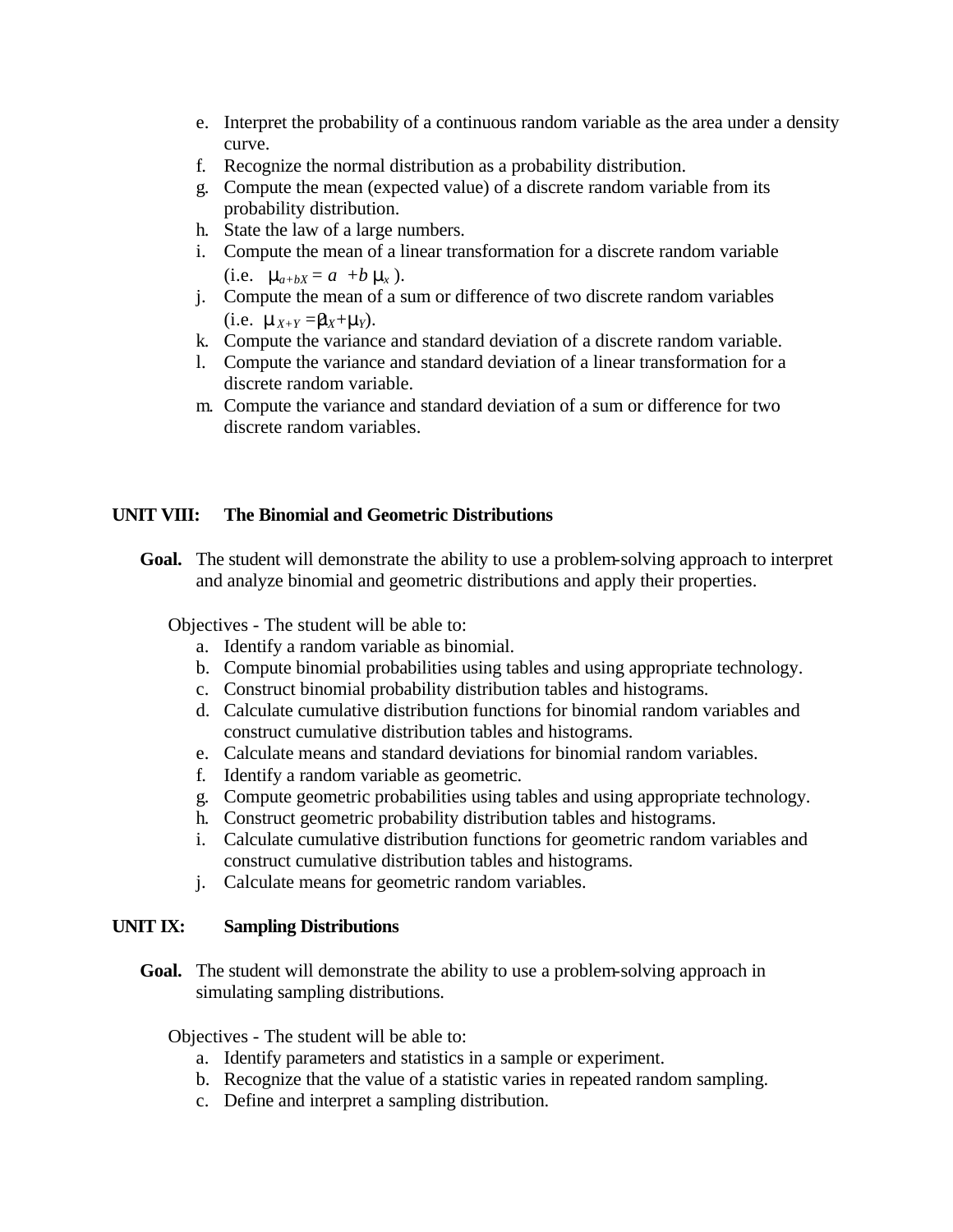- d. Describe the bias and variability of a statistic in terms of the mean and spread of its sampling distribution.
- e. Identify the effect of sample size on the variability of a statistic.
- f. Compute the mean and standard deviation of a sampling distribution of proportions  $(\hat{p})$  with population proportion *p*.
- g. Recognize that the standard deviation of the sampling distribution of  $\hat{p}$  gets smaller at the rate  $\sqrt{n}$  as the sample size n get larger.
- h. Use the normal approximation, if appropriate, to calculate probabilities that concern  $\hat{p}$ .
- i. Compute the mean and standard deviation of a sampling distribution of means from the corresponding population parameters.
- j. Recognize that the standard deviation of the sampling distribution of  $\bar{x}$  gets smaller at the rate  $\sqrt{n}$  as the sample size gets larger.
- k. Apply the Central Limit Theorem to calculate probabilities that concern  $\bar{x}$ .

# **UNIT X: Introduction to Inference**

**Goal.** The student will demonstrate the ability to use a problem-solving approach to report and interpret confidence intervals, test hypotheses, compute and interpret appropriate test statistics and errors. The student will write statements using appropriate language that explain how confident one can be about conclusions reached.

Objectives – The student will be able to:

- a. Define and interpret the meaning of "95% confidence" and other statements of confidence.
- b. Calculate a confidence interval for the mean *m*.
- c. Determine when a sample is large enough and normal enough to use a confidence level safely.
- d. Understand the factors that affect the margin or error of a confidence interval.
- e. Determine the sample size necessary for a specified error.
- f. State the null and alternative hypotheses in a testing situation.
- g. Explain the meaning of the *P*-value when given the numerical value of *P*.
- h. Calculate the *z* statistic and the *P*-value for one-sided and two-sided tests about the mean *m* of a normal population.
- i. Use decision analysis to determine Type I and Type II errors.
- j. Define power of a significance test and determine what factors increase and decrease power.
- k. Assess the statistical significance at standard levels.
- l. Recognize that significance testing does not measure the size or importance of an effect.

## **UNIT XI: Inference for Distributions**

**Goal.** The student will demonstrate the ability to use a problem-solving approach to use statistical inference to select appropriate models for testing hypotheses about a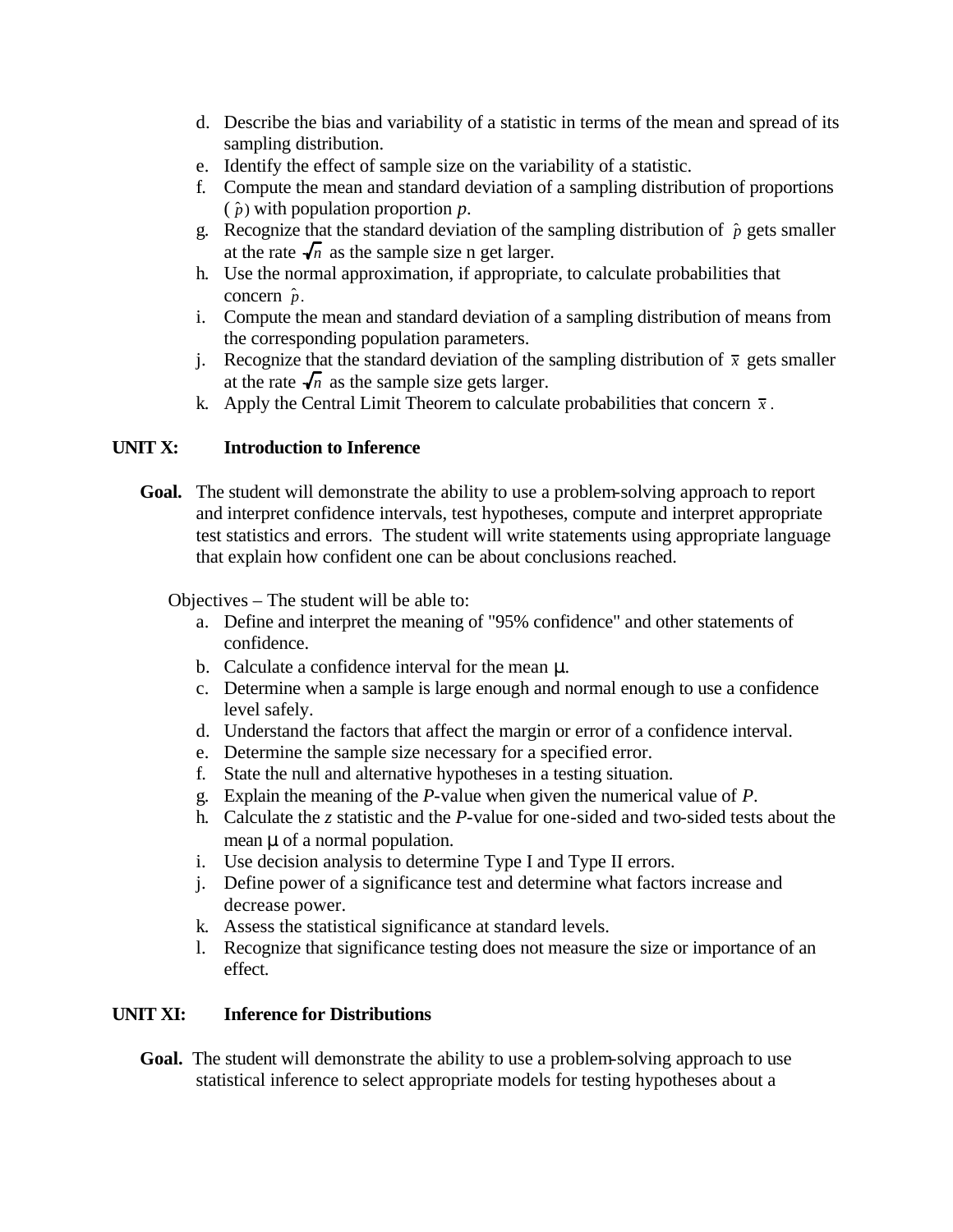population mean. The student will write statements using appropriate language that explain how confident one can be about conclusions reached.

- a. Recognize when a problem requires inference about a mean or comparing two means.
- b. Recognize from the design of a study whether one-sample, matched pairs or twosample procedure are needed.
- c. Use *t* procedures to obtain a confidence interval at a stated level of confidence of the population mean for one-sample and two-sample sets of data.
- d. Using the *P*-value, test the hypothesis that a population mean has a specified value against either a one-sided or a two-sided alternative.
- e. Using the *P*-value, test the hypothesis that two populations have equal means against either a one-sided or a two-sided alternative.
- f. Recognize when one-sample and two-sample procedures are appropriate in practice.
- g. Recognize the influence of the design of a study, outliers, or a small sample from a skewed distribution on *t* procedures.
- h. Recognize matched pairs data and use *t* procedures to obtain confidence intervals and to perform tests of significance.
- i. Compute the confidence interval for the difference between the means of two populations.
- j. Test the hypothesis that two populations have equal means against a one-sided or two-sided alternative.
- k. Compute and interpret appropriate degrees of freedom.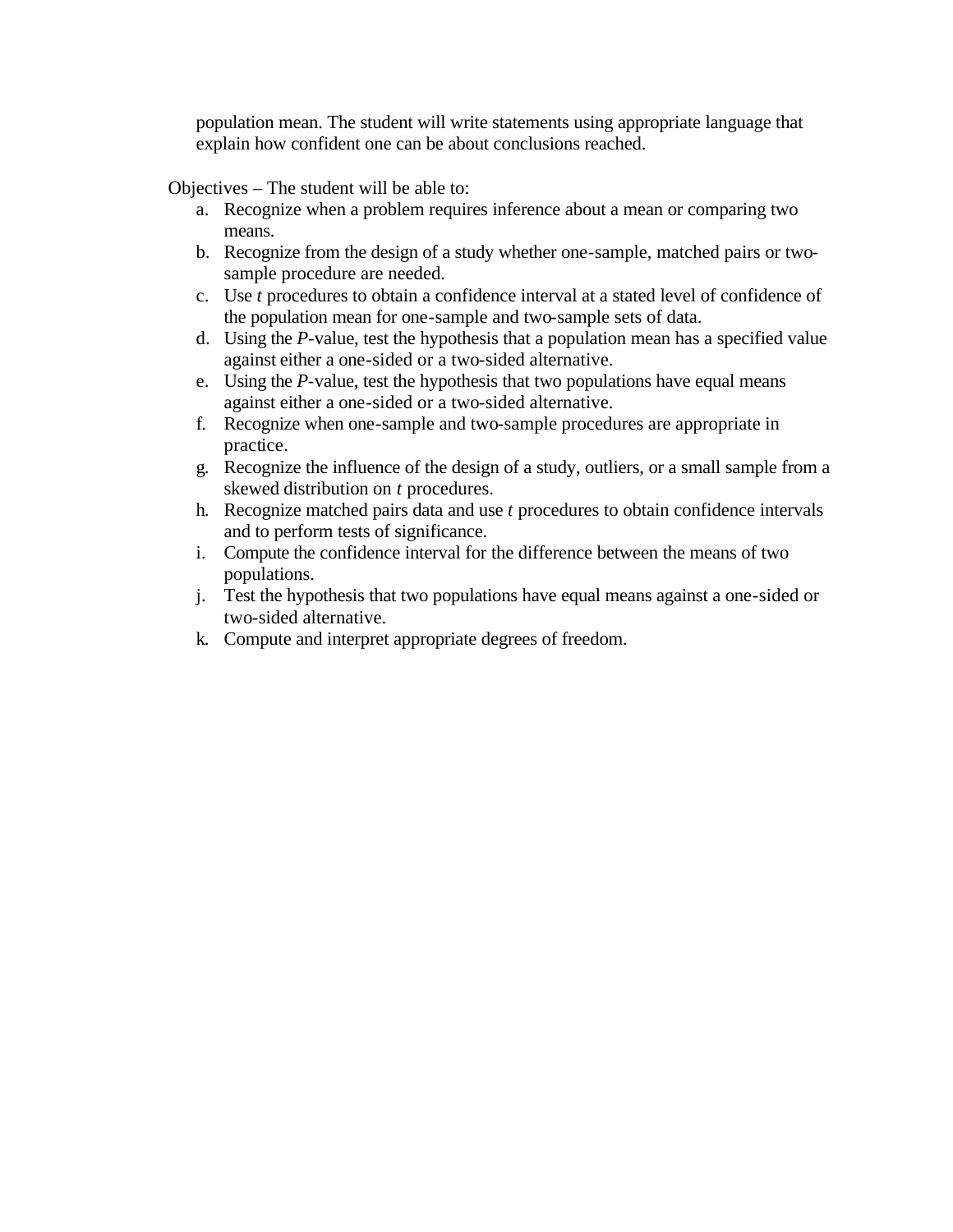#### **UNIT XII: Inference for Proportions**

**Goal**. The student will demonstrate the ability to use a problem-solving approach to use statistical inference to select appropriate models for testing hypotheses about a population proportion. The student will write statements using appropriate language that explain how confident one can be about conclusions reached.

Objectives – The student will be able to:

- a. Recognize when a problem requires inference about a proportion or comparing two proportions.
- b. Calculate from sample counts the sample proportion or proportions that estimate the parameters of interest.
- c. Compute the confidence interval for a population proportion *p*.
- d. Carry out a test of significance for the hypotheses that proportions are equal against either a one-sided or a two-sided alternative.
- e. State the conditions of sample size necessary to use these *z* procedures.
- f. Use two-sample *z* procedures to give a confidence interval for the difference between two proportions based on independent samples from the populations.
- g. Test the hypothesis that proportions in two distinct populations are equal.
- h. Determine when a pooled sample proportion is appropriate.
- i. State the conditions when these *z* procedures can be used.

#### **UNIT XIII: Chi-Square Procedures**

**Goal.** The student will demonstrate the ability to use a problem-solving approach in applying various tests of significance, and in stating and checking types of regression.

Objectives - The student will be able to:

- a. Calculate the chi-square statistic and the *P*-value.
- b. State the null and alternative hypothesis for chi-square goodness of fit.
- c. Draw appropriate conclusions from the chi-square statistic using deviations between observed and expected counts.
- d. Arrange data in a two-way table (matrix)
- e. Calculate the expected cell counts to determine the chi-square statistic.
- f. Compute the chi-square statistic and its *P*-value using appropriate technology.
- g. State the null and alternative hypotheses for a chi-square test of independence.
- h. Determine what deviations from the null hypothesis are most important if the chisquare test is significant.
- i. Calculate the component of the chi-square statistic for any cell.
- j. Identify the degrees of freedom of a chi-square statistic.
- k. Use chi-square critical values to approximate the *P*-value from a table.

## **UNIT XIV. Inference for Regression**

**Goal.** The student will demonstrate the ability to use a problem-solving approach in computing and analyzing properties of regression slope.